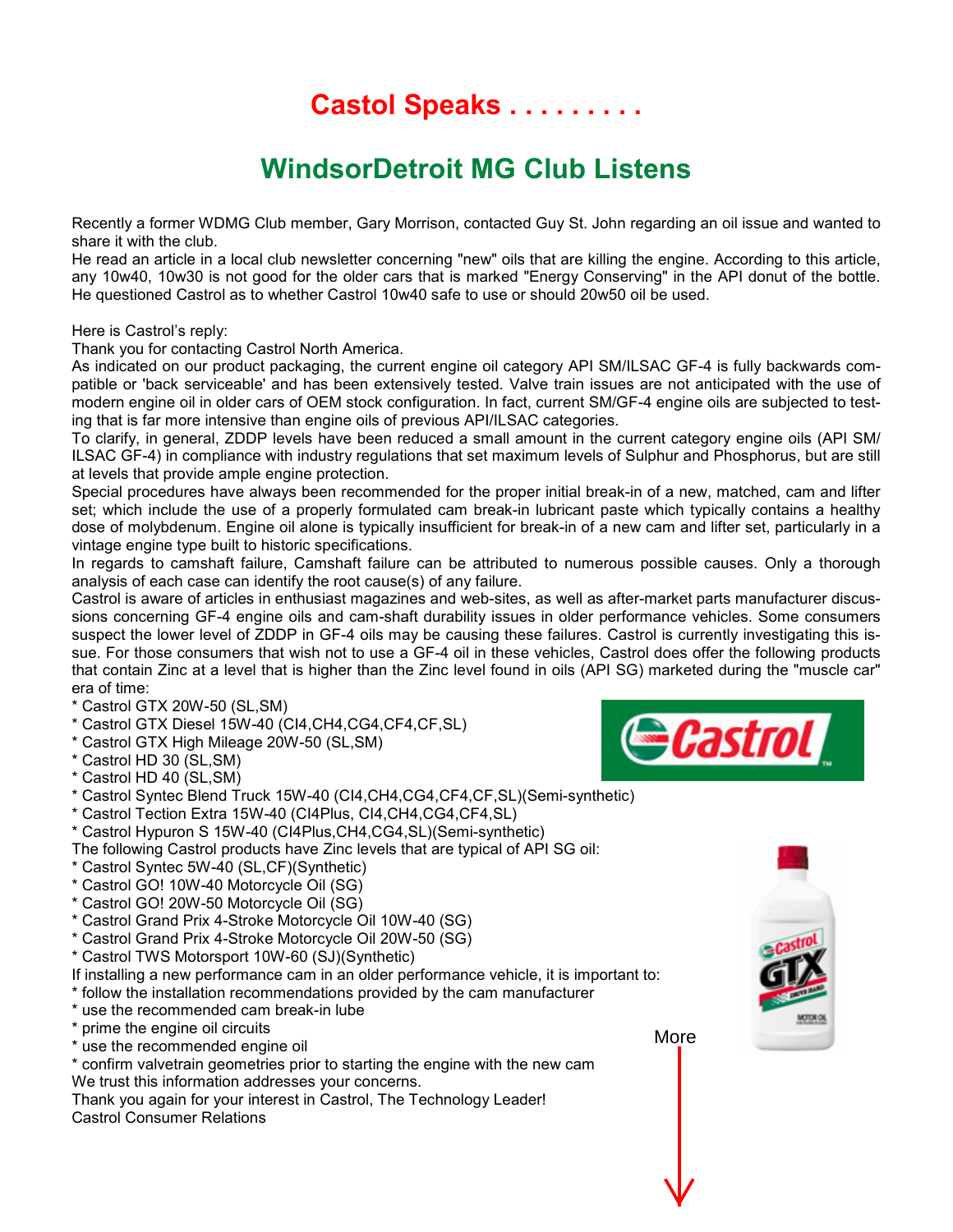

EII

 *By Harry MacLean*

**What is safe to use in out Little British cars. There have been many articles going around lately about British cars and wear characteristics in our LBC's. Actually if you own a pre 2006 vehicle this should apply to all of your cars. At the August meeting I brought a few fliers to pass around concerning Motor Oil. It may be confusing at best to a lot of you. It was a guide from API- the American Petroleum Institute. It is on all oil cans and rates the oil that you use in your can. An example is SF, SD SM, Sl, etc. It seems that if you use any oil marked SJ that it is safe to use in your LBC. It has reduced zinc in it, but not enough to damage your engine. A lot of those oils with the lower markings are obsolete nowadays but safe for your LBC. Because of our government the oil companies have had to produce what is called a GF-4 oil . All earlier oils were considered GF-3. The driving issues on the new oil is emission related and longevity for the new metals used in today's engines. The older engines used bearings made from tin, copper and lead. Today's engines use a mix of aluminum and lead. It's kind of a hard bearing that gives good wear characteristics as long as it doesn't get damaged or etch. That is another subject that can be covered later if requested (bearing make up and wear). The old GF\_3 license was good until April 30, 2005 so you can see it is a little late for this. The auto companies are looking at viscosity level of 0W20, etc for fuel mileage requirements. That means less friction (drag), better fuel mileage. Specifically what has been removed from the oil is Sulfur and Phosphorous. Zinc had been reduced about 1999 but that didn't seem to bother engines. Most oil companies didn't want to do this as they manufacture oil for countries all over the world and the U.S. is the only country requiring this GF-4 spec. Of course the EPA is trying to force the auto makers and oil companies to educate the consumer. Looks like we are getting educated. This oil of course is more expensive as the chemicals that are being removed are naturally produced. The education part is to relate the added cost to the consumer so the poor mechanic that installs it doesn't get hollered at for trying to rip you the consumer off for more money cause the oil is more expensive. Now that I have you totally confused, here is the real nitty-gritty on oils that you can use in your LBC's and American cars. Any can/bottle of oil that has the API rating of SL/SJ/SH/SG/SF is SAFE to use in your LBC. I looked at a current bottle of Castrol 20w50 and it has SM/SL/SH/SG on it under the API rating. So that oil is safe to use. These Mobil 1 products: 15w50,15w50 extended performance,10w40, Mobil 1 high mileage 10w30 &10w40. I would also think any HIGH MILEAGE motor oil would be ok just checking the can for the api rating, they all will have it. Of course as one of these letters was supplied by Mobil they of course recommend synthetic oil. So if you use any oil in your car check your bottles. \*\***

**\*\*-Mobil Oil, API, North American Lube papers.**